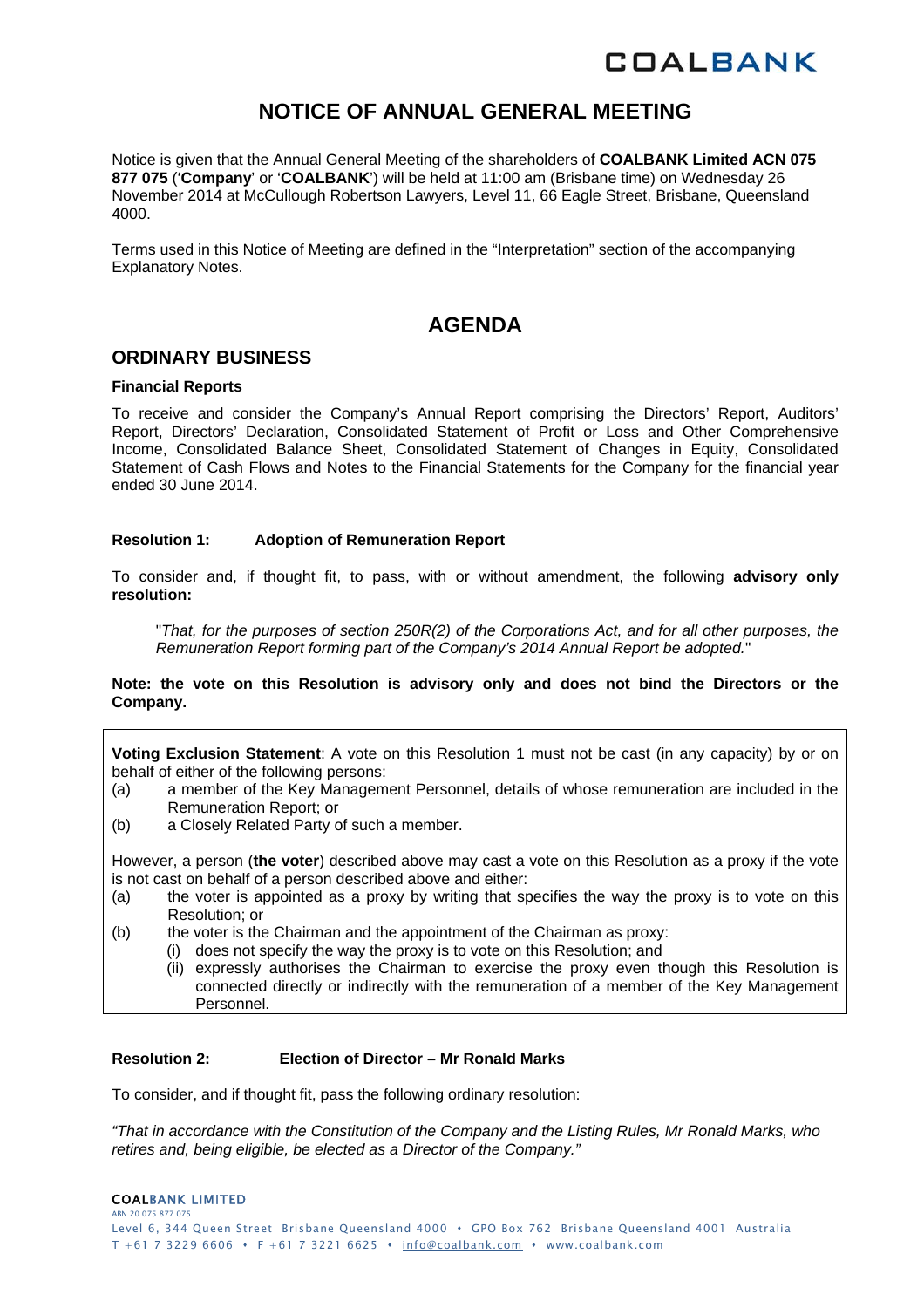# **Resolution 3: Re-Election of Director – Mr Nick Bolkus**

To consider, and if thought fit, pass the following ordinary resolution:

*"That in accordance with the Constitution of the Company and the Listing Rules, Mr Nick Bolkus, who retires by rotation and, being eligible, be elected as a Director of the Company."* 

#### **Resolution 4: Re-Election of Director – Dr George Lam**

To consider, and if thought fit, pass the following ordinary resolution:

*"That in accordance with the Constitution of the Company and the Listing Rules, Dr George Lam, who retires by rotation and, being eligible, be elected as a Director of the Company."* 

#### **Resolution 5: Ratification of prior issue of shares**

To consider and, if thought fit, pass the following ordinary resolution:

*"That for the purposes of Listing Rule 7.4 and for all other purposes, the issue of 128,093,700 fully paid ordinary shares in the capital of the Company to sophisticated investor Kam's Brother Holdings Limited, for the purpose and otherwise on the terms described in the Explanatory Notes, be ratified."* 

**Voting Exclusion Statement**:The Company will, in accordance with Rules 7.4 and 14.11, disregard any votes cast on Resolution 5 by or on behalf of Kam's Brother Holdings Limited and any of its associates, unless it is cast:

- by a person as proxy for a person who is entitled to vote, in accordance with the directions on the proxy form; or
- by the person chairing the meeting as proxy for a person who is entitled to vote, in accordance with the direction on the proxy form to vote as the proxy decides.

#### **Resolution 6: Approval of 10% Placement Facility**

To consider and, if thought fit, to pass the following resolution as a **special resolution**:

"*That, for the purposes of Listing Rule 7.1A and for all other purposes, Shareholders approve the issue of Equity Securities up to 10% of the issued capital of the Company (at the time of the issue) (10% Placement Facility) calculated in accordance with the formula prescribed in Listing Rule 7.1A.2 and on the terms and conditions in the Explanatory Notes.*"

**Voting Exclusion Statement:** The Company will disregard any votes cast on this Resolution by any person who may participate in the 10% Placement Facility and a person who might obtain a benefit, except a benefit solely in the capacity of a Shareholder, if the resolution is passed, and any of their Associates, unless it is cast:

- (a) by a person as proxy for a person who is entitled to vote (in accordance with the directions on the Proxy Form); or
- (b) by a person chairing the Meeting as proxy for a person who is entitled to vote (in accordance with a direction on the Proxy Form to vote as the proxy decides).

Please refer to the Explanatory Notes attached to this Notice for more information regarding Resolutions 1 to 6.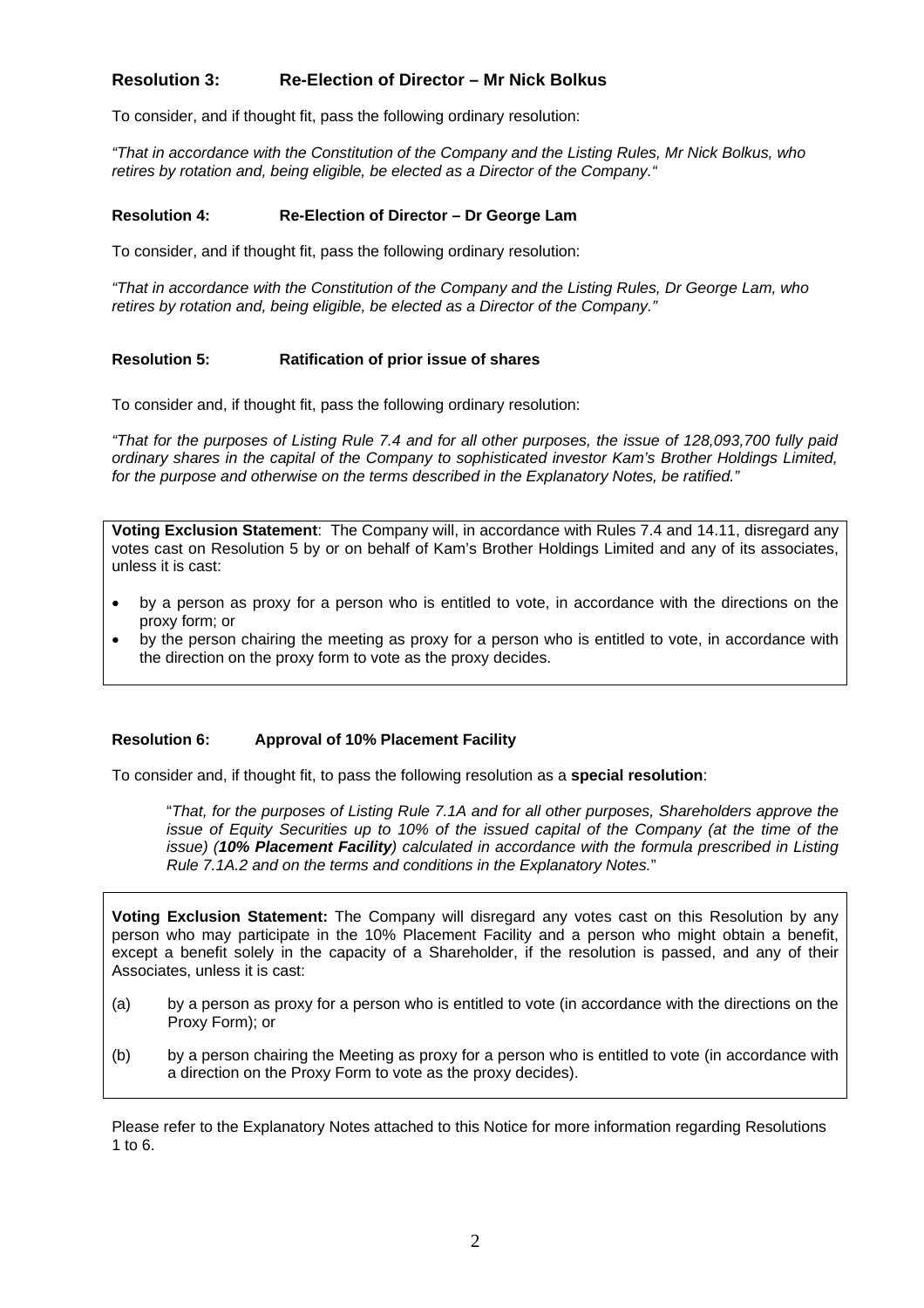# GENERAL BUSINESS

To consider any other business as may be lawfully put forward in accordance with the constitution of the Company.

# **By Order of the Board**

hew Starty

Leni Stanley Company Secretary 23 October 2014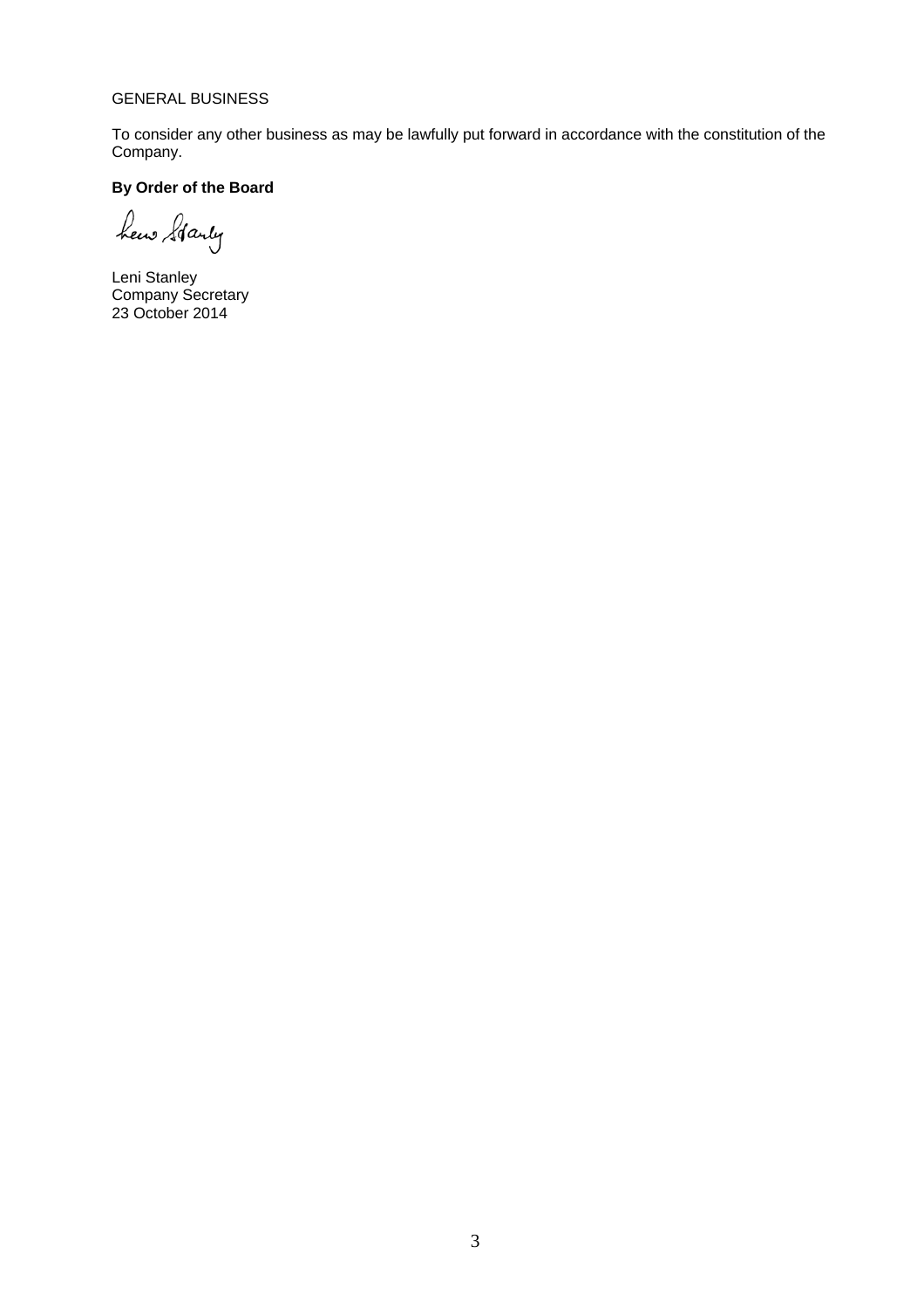# **EXPLANATORY NOTES COALBANK LIMITED A.C.N. 075 877 075**

These Explanatory Notes have been prepared for the information of Shareholders in connection with the business to be conducted at the Annual General Meeting to be held on 26 November 2014.

These Explanatory Notes form part of and should be read in conjunction with the accompanying Notice. A number of words and terms used in these Explanatory Notes have defined meanings, which are set out at the end of these Explanatory Notes.

## **Consider the Company's Annual Report**

This item does not require voting by shareholders. It is intended to provide an opportunity for Shareholders to raise questions on the financial statements and reports. The Company's auditor will be present at the Meeting and available to answer any questions in relation to the conduct of the audit.

## **Resolution 1: Adoption of Remuneration Report**

The Board has submitted its Remuneration Report to Shareholders for consideration and adoption by way of a non-binding advisory resolution.

The Remuneration Report is set out in the Directors' Report section of the Annual Report. The Report:

- explains the Board's policy for determining the nature and amount of remuneration of executive directors and senior executives of the Company;
- explains the relationship between the Board's remuneration policy and the Company's performance;
- sets out remuneration details for each Director and the most highly remunerated senior executives of the Company; and
- details and explains any performance conditions applicable to the remuneration of executive directors and senior executives of the Company.

A reasonable opportunity will be provided for discussion of the Remuneration Report at the Meeting.

The Remuneration Report, which is part of the Annual Report, has been sent to Shareholders who have made an election to receive the Annual Report. Copies of the Annual Report are available by contacting the Company's Share Registry or visiting the Company's website www.coalbank.com.

If 25% or more of votes that are cast on this non-binding Resolution are voted against the adoption of the Remuneration Report at two consecutive AGMs, Shareholders will be required to vote at the second of these AGMs on a resolution (a Spill Resolution) that another meeting be held within 90 days (Spill Meeting), at which:

- all the Company's Directors (other than any Managing Director) cease to hold office immediately before the end of the Spill Meeting; and
- resolutions to appoint persons to offices that will be vacated immediately before the end of the Spill Meeting will be put to the vote at the Spill Meeting.

The approval threshold for the Spill resolution is 50% or more of the votes that are cast on the resolution.

At the 2013 AGM, shareholders voted in favour of the Remuneration Report, and no first 'strike' was recorded by the Company.

The Board unanimously recommends that Shareholders vote in favour of Resolution 1.

The Chairman intends to vote all available proxies in favour of Resolution 1.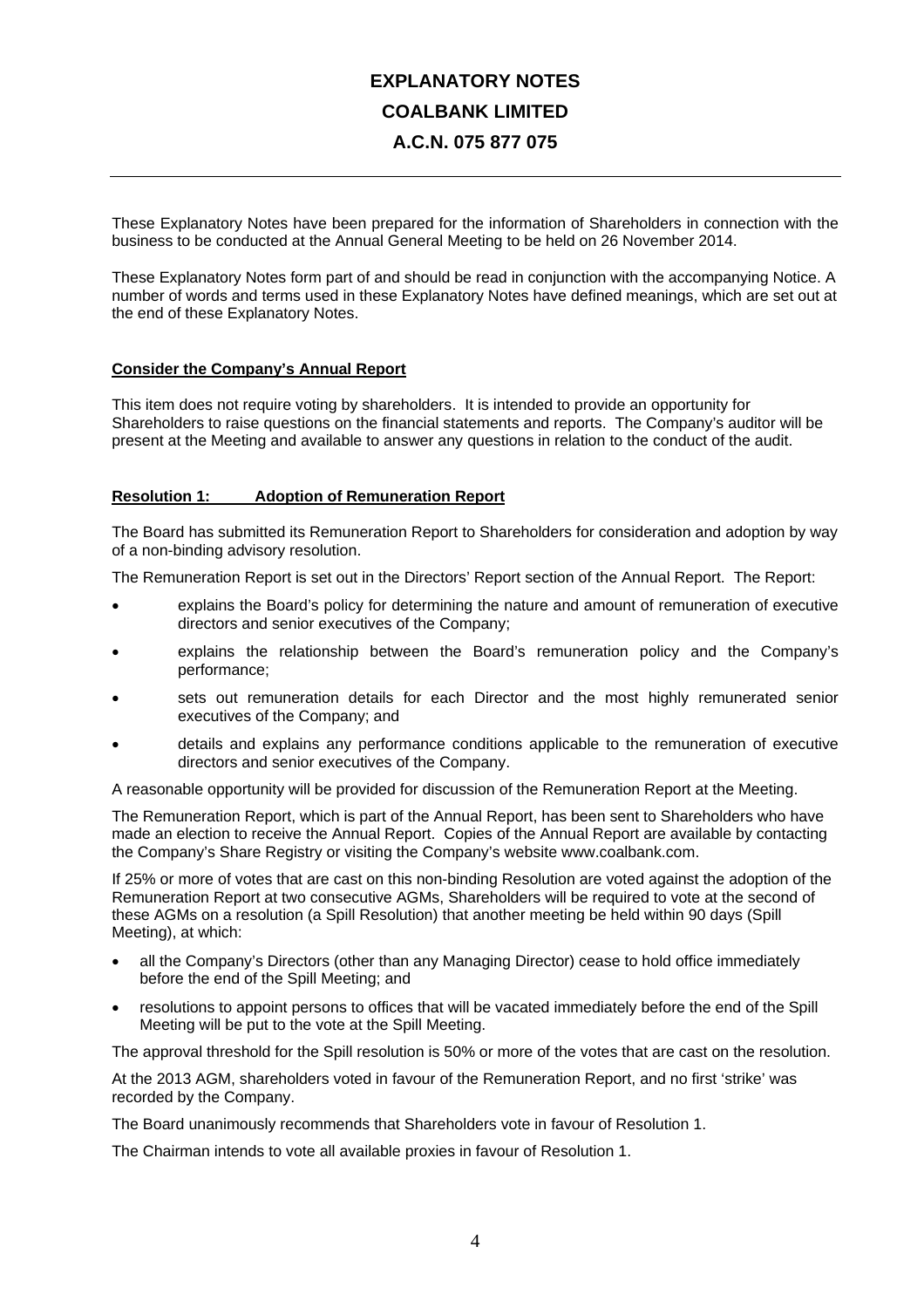## **Resolution 2: Election of Director – Mr Ronald Marks**

Mr Ronald Marks was appointed as a non-executive director of the Company on 23 November 2013.

In accordance with the Company's constitution, Mr Marks retires at the Annual General Meeting and being eligible, offers himself for election.

Mr Marks is the founder and Managing Director of Dynamic Products Pty Ltd with head office in Sydney, Australia together with affiliated companies located in New Zealand, South Africa, The Netherlands, Thailand and China.

He has had extensive experience over four decades with the establishment and 'hands on' control of production facilities in Australia, Thailand & China.

He has led the development of export sales for the company's products to 63 countries throughout the world and is well respected in the specific field of international marketing. Mr Marks and his company are proud winners of the coveted 'Export Award' presented by the Federal Government in recognition of outstanding Export Sales achievement.

All the Directors (except Mr Marks) recommend that Shareholders vote in favour of resolution 2.

#### **Resolution 3: Re-Election of Director – Mr. Nick Bolkus**

In accordance with the Company's constitution, Mr Bolkus retires by rotation at the Annual General Meeting and being eligible, offers himself for election.

Mr Bolkus served in the Australian Cabinets of Prime Ministers Bob Hawke and Paul Keating as Minister for Consumer Affairs, Minister for Administrative Services, Minister for Immigration, Minister Assisting The Treasurer (FIRB) and Minister of Multicultural Cultural Affairs.

For over a quarter of a century, he was a prominent political national identity and Senator in the Australian Parliament.

Since leaving politics in 2005, Mr Bolkus has earned a strong corporate reputation, consulting to companies in Australia and abroad and serving on a number of private-sector boards particularly in the life sciences sector. He has also worked with the Walker Corporation on major projects in the residential and commercial development sectors. He was a foundation member of the Australia/USA Dialogue and has a comprehensive understanding of and sound relationships in China.

Respected by the Labor Party hierarchy, Mr Bolkus has an invaluable understanding of the inner workings of State and Federal Governments. Through Bespoke Approach, Mr Bolkus provides clients with a candid and individualized appraisal of how the Australian political environment will impact their business and how to manoeuvre through the multitude of challenges it presents.

All the Directors (except Mr Bolkus) recommend that Shareholders vote in favour of resolution 3.

#### **Resolution 4: Re-Election of Director – Dr. George Lam**

In accordance with the Company's constitution, Dr Lam retires by rotation at the Annual General Meeting and being eligible, offers himself for election.

Dr. George Lam has over 30 years of international experience in general management, management consulting, corporate governance, direct investment, investment banking and fund management across the telecommunications/media/technology, consumer/healthcare, infrastructure/real estates, energy/resources and financial services sectors.

Dr. Lam is Chairman - Indochina, Myanmar and Thailand and Senior Adviser - Asia, of Macquarie Capital. He serves on the board of a number of publicly-listed companies and investment funds in the Asia Pacific region. Having served as a part-time member of the Central Policy Unit of the Government of HKSAR for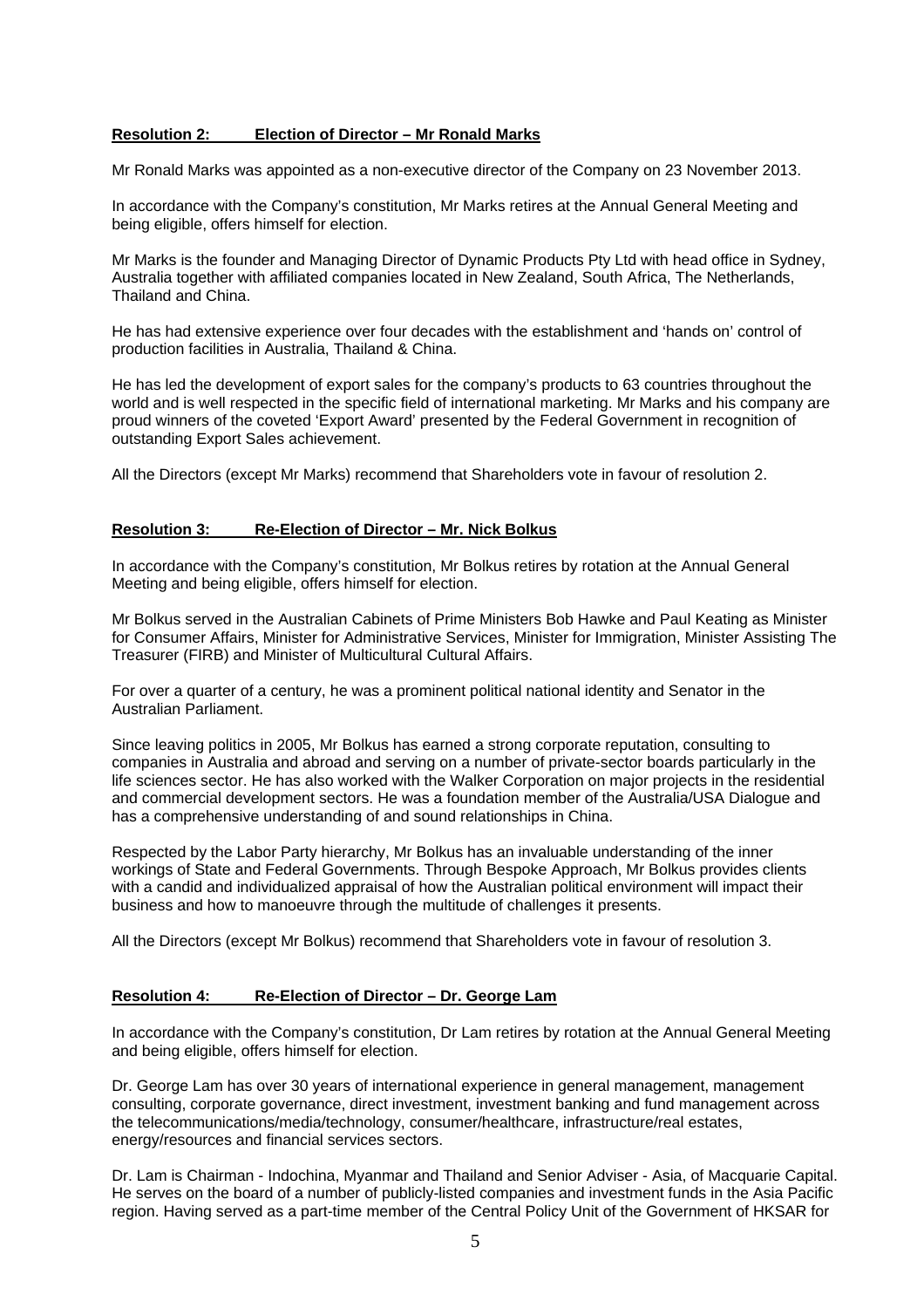two terms and the Legal Aid Services Council, Dr. Lam is a member of the Jilin Province Committee of the Chinese People's Political Consultative Conference, a member of the Hong Kong Institute of Bankers, a member of the World Presidents' Organization, a member of the Chief Executives Organization, a Fellow of the Hong Kong Institute of Directors and the Hong Kong Institute of Arbitrators, a member of the General Committee and the Corporate Governance Committee of the Chamber of Hong Kong Listed Companies, a member of the Derivatives Market Consultative Panel of the Stock Exchange of Hong Kong Limited, a non-official member of the New Business Committee of the Financial Services Development Council, a Board Member of the Australian Chamber of Commerce in Hong Kong and Macau, a founding Board Member and Honorary Treasurer of the Hong Kong - Vietnam Chamber of Commerce, a Vice President of the Hong Kong Real Property Federation, a visiting professor at the School of Economics & Management of Tsinghua University in Beijing, and an adjunct professor in the Department of Management of the Chinese University of Hong Kong.

Dr. Lam holds a BSc in science and mathematics, an MSc in systems science and an MBA from the University of Ottawa in Canada, a post-graduate diploma in public administration from Carleton University in Canada, a post-graduate diploma in English and Hong Kong Law and an LLB (Hons) in law from Manchester Metropolitan University in the UK, and LLM in law from the University of Wolverhampton in the UK, a PCLL in law from the City University of Hong Kong, a Certificate in Professional Accountancy from the Chinese University of Hong Kong SCS, an MPA and a PhD from the University of Hong Kong.

All the Directors (except Dr Lam) recommend that Shareholders vote in favour of resolution 4.

#### **Resolution 5: Ratification of prior issue of shares**

This Resolution seeks shareholder ratification pursuant to ASX Listing Rule 7.4 for the prior issue of a total of 128,093,700 fully paid ordinary Shares to sophisticated investor Kam's Brother Holdings Limited (which is an exempt investor and is not a related party of the Company).

ASX Listing Rule 7.1 provides that a company must not, subject to specified exceptions, issue or agree to issue during any 12 month period any equity securities, or other securities with rights to conversion to equity (such as an option), if the number of those securities exceeds 15% of the number of securities in the same class on issue at the commencement of that 12 month period.

ASX Listing Rule 7.4 provides that where a company's shareholders ratify the previous issue of securities made pursuant to ASX Listing Rule 7.1 (provided that the previous issue of securities did not breach ASX Listing Rule 7.1) those securities will be deemed to have been issued with shareholder approval for the purposes of ASX Listing Rule 7.1.

By ratifying the prior issue of 128,093,700 Shares to Kam's Brother Holdings Limited, the Company will retain the flexibility to issue equity securities in the future up to the 15% annual placement capacity without the requirement to obtain prior shareholder approval.

The following information is provided in accordance with the requirements of ASX Listing Rule 7.5:

- (a) The number of securities previously issued was 128,093,700 Shares;
- (b) The issue price of the Shares was \$0.015 (1.5 cents) per Share;
- (c) The securities issued were fully paid ordinary Shares in the Company having the same terms and rights as, and ranking equally with, the Company's existing listed fully paid ordinary Shares;
- (d) The Shares were issued to sophisticated investor Kam's Brother Holdings Limited, which is an exempt investor and is not a related party of the Company;
- (e) Funds raised by the issue of the shares were used to fund the Company's project activities and for working capital;
- (f) A voting exclusion statement is contained in the Notice of General Meeting.

The Board unanimously recommends that Shareholders vote in favour of Resolution 5.

The Chairman intends to vote all available proxies in favour of Resolution 5.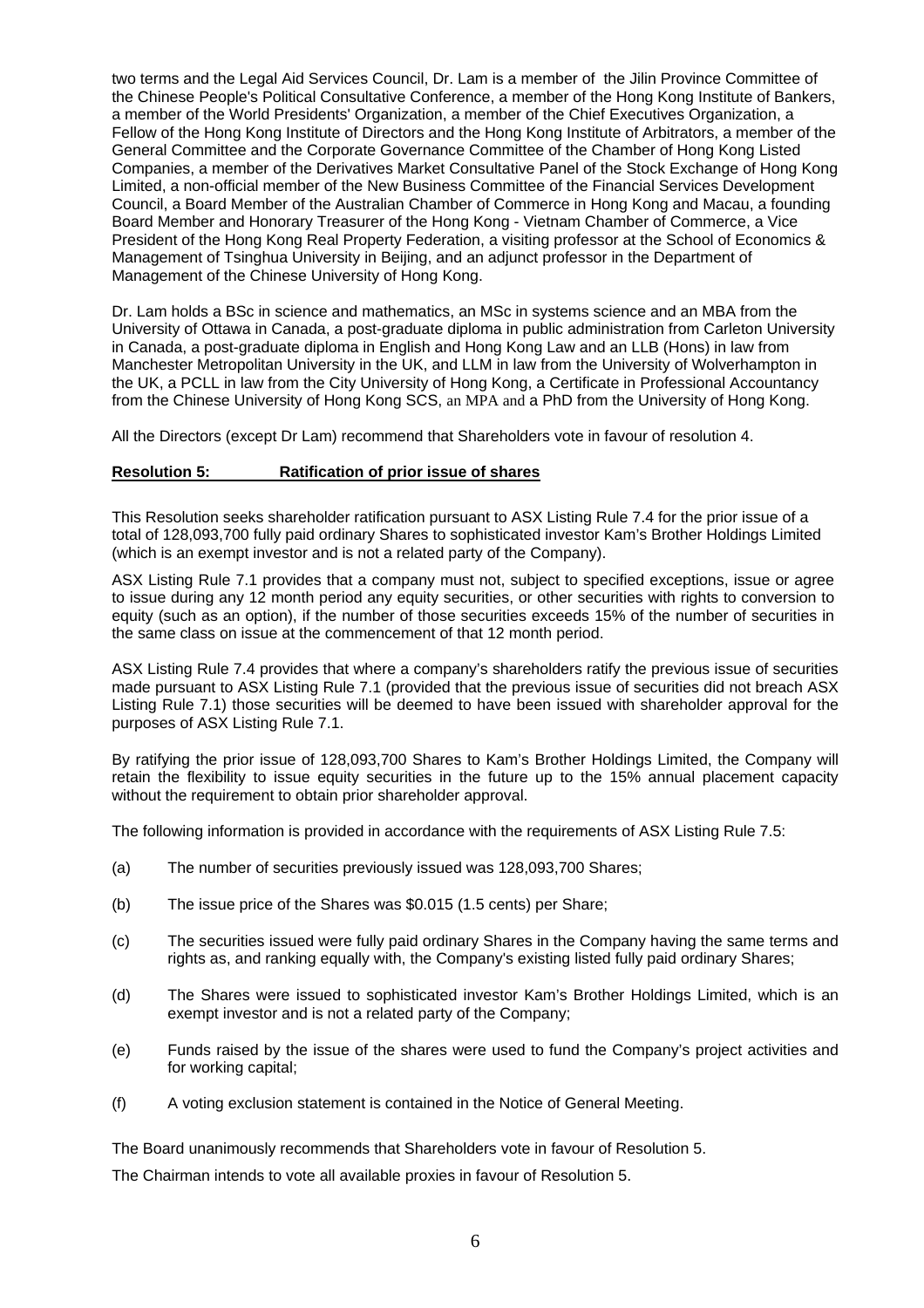## **Resolution 6: Approval of 10% Placement Facility**

Listing Rule 7.1A enables eligible entities to issue Equity Securities up to 10% of its issued Share capital through placements over a 12 month period after the AGM (**10% Placement Facility**). The 10% Placement Facility is in addition to the Company's 15% placement capacity under Listing Rule 7.1.

An eligible entity for the purposes of Listing Rule 7.1A is an entity that is not included in the S&P/ASX 300 Index and has a market capitalisation of \$300 million or less. The Company is an eligible entity.

The Company is now seeking Shareholder approval by way of a special resolution to have the ability to issue Equity Securities under the 10% Placement Facility.

The exact number of Equity Securities to be issued under the 10% Placement Facility will be determined in accordance with the formula prescribed in Listing Rule 7.1A.2 (see below).

The Company is seeking a mandate to issue securities under the additional 10% Placement Facility to enable the Company to pursue its growth strategy with the flexibility to act quickly as potential business opportunities arise.

The Directors of the Company believe that Resolution 6 is in the best interests of the Company and unanimously recommend that Shareholders vote in favour of this Resolution 6.

#### **Description of Listing Rule 7.1A**

(a) Shareholder approval

The ability to issue Equity Securities under the 10% Placement Facility is subject to Shareholder approval by way of a special resolution at an AGM.

(b) Equity Securities

Any Equity Securities issued under the 10% Placement Facility must be in the same class as an existing quoted class of Equity Securities of the Company.

The Company, as at the date of the Notice, has on issue only 1 class of Equity Securities, being Shares.

(c) Formula for calculating 10% Placement Facility

Listing Rule 7.1A.2 provides that eligible entities which have obtained Shareholder approval at an AGM may issue or agree to issue, during the 12 month period after the date of the AGM, a number of Equity Securities calculated in accordance with the following formula:

## **(A x D) – E**

**'A'** is the number of Shares on issue 12 months before the date of issue or agreement:

- (i) plus the number of fully paid Shares issued in the 12 months under an exception in Listing Rule 7.2;
- (ii) plus the number of partly paid Shares that became fully paid in the 12 months;
- (iii) plus the number of fully paid Shares issued in the 12 months with approval of holders of Shares under Listing Rule 7.1 and 7.4. This does not include an issue of fully paid Shares under the entity's 15% placement capacity without Shareholder approval;
- (iv) less the number of fully paid Shares cancelled in the 12 months.

*'***D'** is 10%;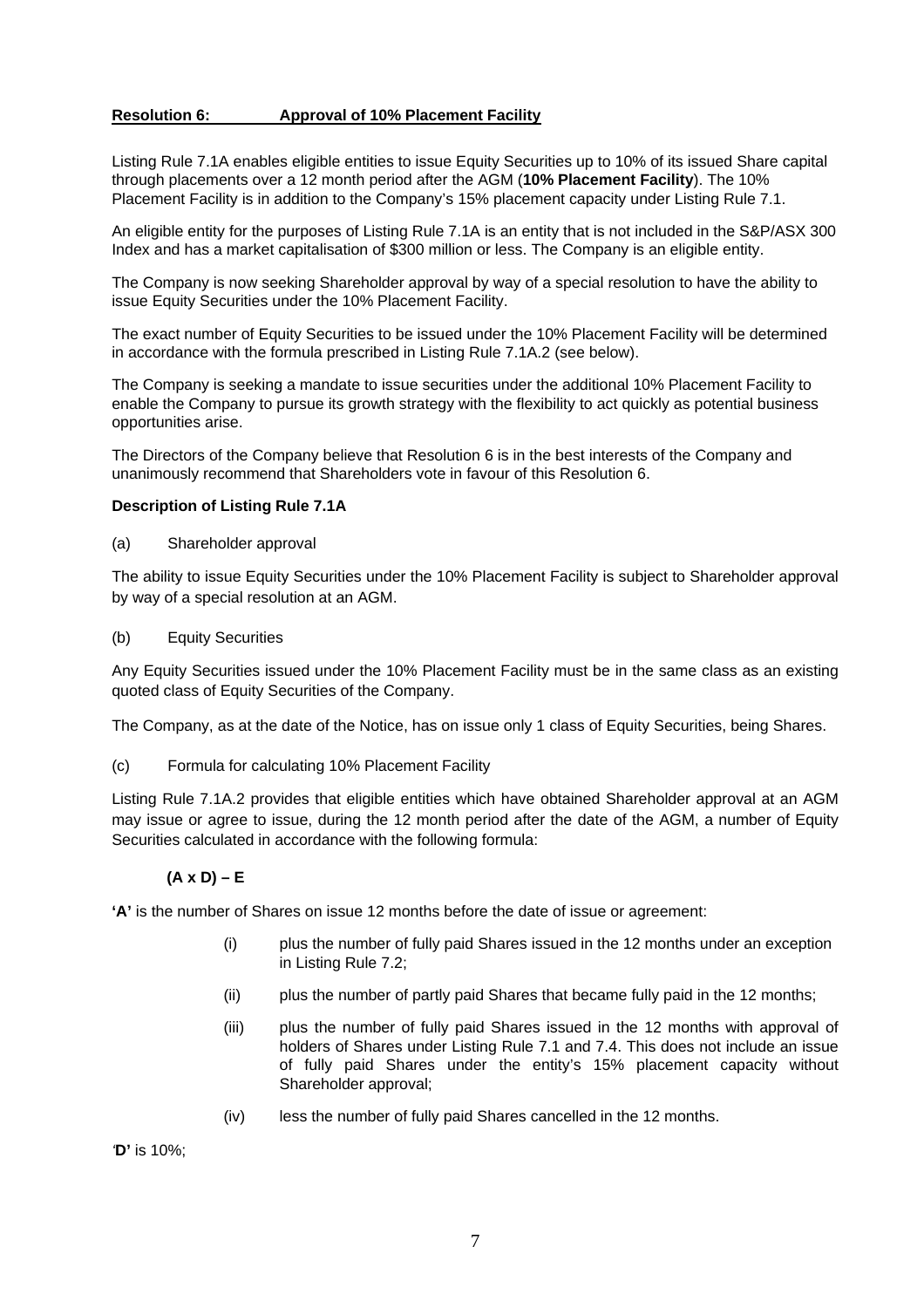'**E**' is the number of Equity Securities issued or agreed to be issued under Listing Rule 7.1A.2 in the 12 months before the date of the issue or agreement to issue that are not issued with the approval of Shareholders under Listing Rule 7.1 or 7.4.

(d) Listing Rule 7.1 and Listing Rule 7.1A

The ability of an entity to issue Equity Securities under Listing Rule 7.1A is in addition to the entity's 15% placement capacity under Listing Rule 7.1.

At the date of this Notice, the Company has on issue 982,051,715 Shares. The Company therefore has a capacity to issue:

- (i) 0 Equity Securities under Listing Rule 7.1; and
- (ii) 98,205,171 Equity Securities under Listing Rule 7.1A.

As part of this Notice, in Resolution 5 the Company is seeking Shareholder ratification of the prior issue of 128,093,700 shares issued on 1 September 2014 under Listing Rule 7.1. If Resolution 5 is approved by shareholders then the Company will have the capacity to issue:

- (i) 147,307,757 Equity Securities under Listing Rule 7.1; and
- (ii) 98,205,171 Equity Securities under Listing Rule 7.1A.

The actual number of Equity Securities that the Company will have capacity to issue under Listing Rule 7.1A will be calculated at the date of issue of the Equity Securities in accordance with the formula prescribed in Listing Rule 7.1A.2 (refer to Section 2(c) above).

## (e) Minimum Issue Price

The issue price of Equity Securities issued under Listing Rule 7.1A must be not less than 75% of the VWAP of Equity Securities in the same class calculated over the 15 Trading Days immediately before:

- (i) the date on which the price at which the Equity Securities are to be issued is agreed; or
- (ii) if the Equity Securities are not issued within 5 Trading Days of the date in paragraph (i) above, the date on which the Equity Securities are issued.
- (f) 10% Placement Period

Shareholder approval of the 10% Placement Facility under Listing Rule 7.1A is valid from the date of the AGM at which the approval is obtained and expires on the earlier to occur of:

- (i) the date that is 12 months after the date of the AGM at which the approval is obtained; or
- (i) the date of the approval by Shareholders of a transaction under Listing Rules 11.1.2 (a significant change to the nature or scale of activities) or 11.2 (disposal of main undertaking),

or such longer period if allowed by ASX (**10% Placement Period**).

## **Listing Rule 7.1A**

The effect of Resolution 7 will be to allow the Company to issue the Equity Securities under Listing Rule 7.1A during the 10% Placement Period without using the Company's 15% placement capacity under Listing Rule 7.1.

Resolution 7 is a special resolution and therefore requires approval of 75% of the votes cast by Shareholders present and eligible to vote (in person, by proxy, by attorney or, in the case of a corporate Shareholder, by a corporate representative).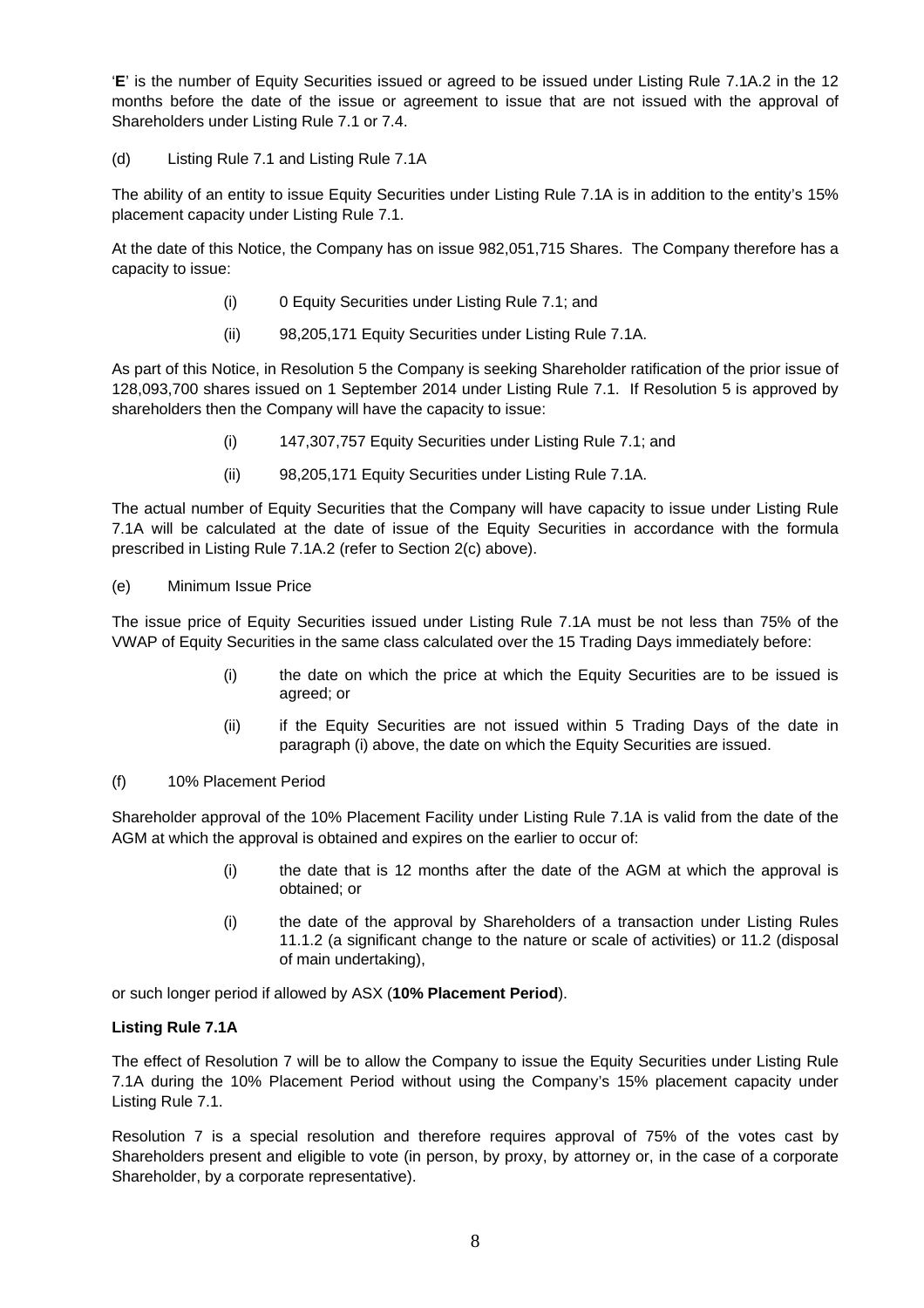## **Specific information required by Listing Rule 7.3A**

Pursuant to and in accordance with Listing Rule 7.3A, information is provided in relation to the approval of the 10% Placement Facility as follows:

- a) The Equity Securities will be issued at an issue price of not less than 75% of the VWAP for the Company's Equity Securities over the 15 Trading Days immediately before:
	- (i) the date on which the price at which the Equity Securities are to be issued is agreed; or
	- (ii) if the Equity Securities are not issued within 5 Trading Days of the date in paragraph (i) above, the date on which the Equity Securities are issued.
- b) If Resolution 7 is approved by Shareholders and the Company issues Equity Securities under the 10% Placement Facility, the existing Shareholders' voting power in the Company will be diluted as shown in the below table. There is a risk that:
	- (i) the market price for the Company's Equity Securities may be significantly lower on the date of the issue of the Equity Securities than on the date of the Meeting; and
	- (ii) the Equity Securities may be issued at a price that is at a discount to the market price for the Company's Equity Securities on the issue date or the Equity Securities are issued as part of consideration for the acquisition of a new asset,

which may have an effect on the amount of funds raised by the issue of the Equity Securities.

The table below shows the dilution of existing Shareholders on the basis of the current market price of Shares and the current number of Shares for variable "A" calculated in accordance with the formula in Listing Rule 7.1A.2 as at the date of this Notice.

The table shows:

- (i) two examples where variable "A" has increased by 50% and 100%. Variable "A" is based on the number of Shares the Company has on issue. The number of Shares on issue may increase as a result of issues of Shares that do not require Shareholder approval (for example, a pro rata entitlements issue or scrip issued under a takeover offer) or future specific placements under Listing Rule 7.1 that are approved at a future Shareholders' meeting; and
- (ii) two examples of where the issue price of Shares has decreased by 50% and increased by 50% as against the current market price.

|                                               |                        | <b>Dilution</b>                       |                              |                                        |
|-----------------------------------------------|------------------------|---------------------------------------|------------------------------|----------------------------------------|
| Variable "A" in Listing<br><b>Rule 7.1A.2</b> |                        | 0.2 cents                             | 0.4 cents                    | 0.8 cents                              |
|                                               |                        | 50% decrease in<br><b>Issue Price</b> | <b>Issue</b><br><b>Price</b> | 100% increase in<br><b>Issue Price</b> |
| <b>Current Variable A</b>                     | 10% voting<br>dilution | 98,205,171 Shares                     |                              |                                        |
| 982,051,715 Shares                            | <b>Funds raised</b>    | \$196,410                             | \$392,820                    | \$785,641                              |
| 50% increase in current<br>Variable A         | 10% voting<br>dilution | 147,307,757 Shares                    |                              |                                        |
| 1,473,077,572 Shares                          | <b>Funds raised</b>    | \$294,615                             | \$589,231                    | \$1,178,462                            |
| 100% increase in<br>current Variable A        | 10% voting<br>dilution | 196,410,343 Shares                    |                              |                                        |
| 1,964,103,430 Shares                          | <b>Funds raised</b>    | \$392,820                             | \$785,641                    | \$1,571,282                            |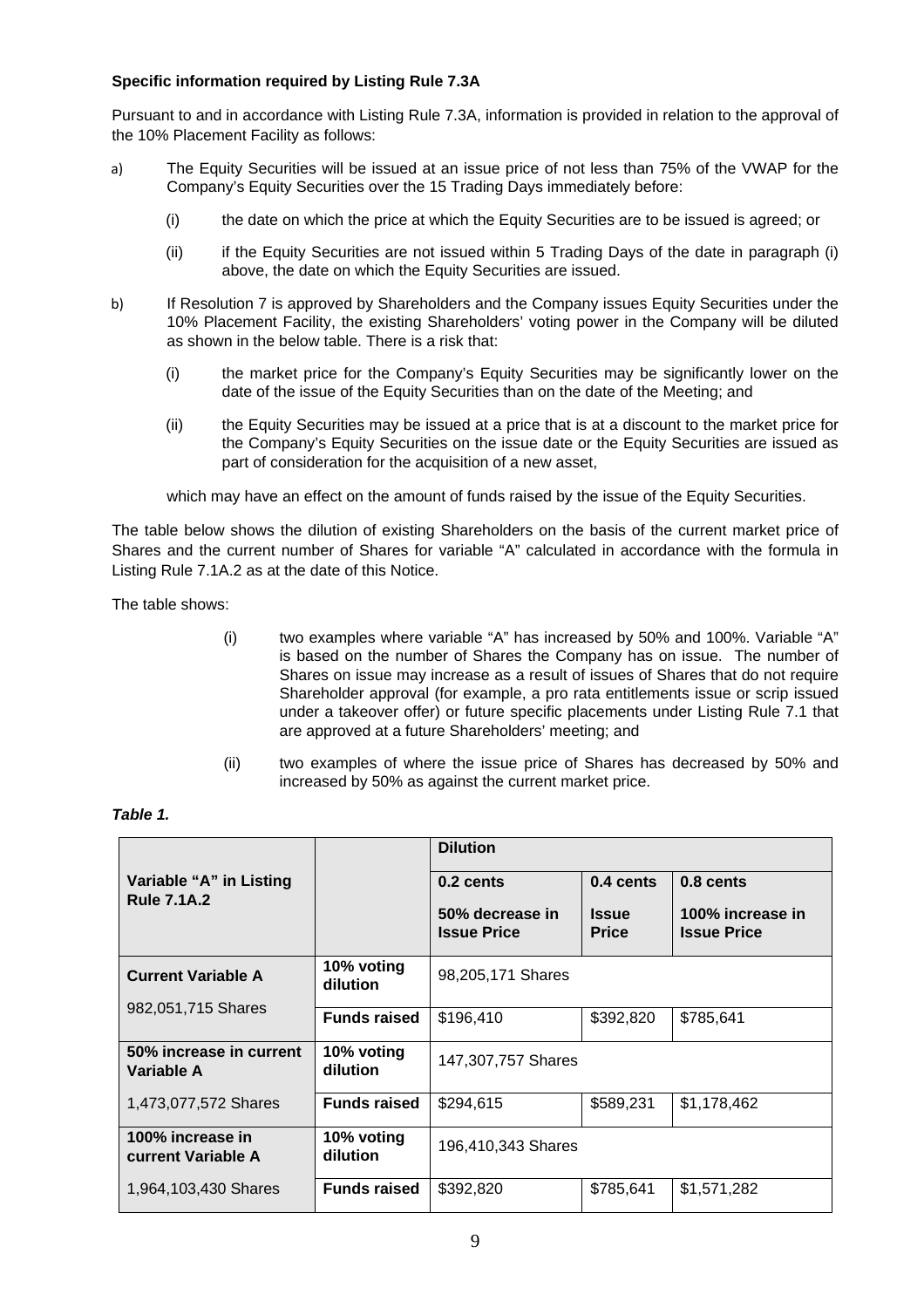The table has been prepared on the following assumptions:

- (i) No Options are issued and exercised into Shares before the date of the issue of the Equity Securities.
- (ii) The 10% voting dilution reflects the aggregate percentage dilution against the issued Share capital at the time of issue. This is why the voting dilution is shown in each example as 10%.
- (iii) The table shows only the effect of issue of Equity Securities under Listing Rule 7.1A, not under the 15% placement capacity under Listing Rule 7.1.
- (iv) The issue price is \$0.004, being the closing price of the Shares on ASX on 17 October 2014.
- c) The Company will only issue and allot the Equity Securities during the Placement Period. The approval under Resolution 6 for the issue of the Equity Securities will cease to be valid in the event that Shareholders approve a transaction under Listing Rule 11.1.2 (a significant change to the nature or scale of activities) or Listing Rule 11.2 (disposal of main undertaking).
- d) The Company may seek to issue the Equity Securities for the following purposes:
	- (i) for cash consideration, in which case the Company may use the funds raised towards making (or to securing the right to make) one or more acquisitions and/or to further its existing projects; and/or general working capital; or
	- (ii) non-cash consideration for the acquisition of (or securing the right to make acquisitions of) new projects and investments or to further its existing projects. In such circumstances the Company will provide a valuation of the non-cash consideration as required by Listing Rule 7.1A.3.

The Company will comply with the disclosure obligations under Listing Rules 7.1A(4) and 3.10.5A upon issue of any Equity Securities.

The Company's allocation policy is dependent on the prevailing market conditions at the time of any proposed issue pursuant to the 10% Placement Facility. The identity of the allottees of Equity Securities will be determined on a case-by-case basis having regard to the factors including but not limited to the following:

- (i) the methods of raising funds that are available to the Company, including but not limited to, rights issues or other issues in which existing security holders can participate;
- (ii) the effect of the issues of the Equity Securities on the control of the Company;
- (iii) the financial situation and solvency of the Company; and
- (iv) advice from corporate, financial and broking advisers (if applicable).

The allottees under the 10% Placement Facility have not been determined as at the date of this Notice but may include existing substantial Shareholders and/or new Shareholders who are not related parties or Associates of a related party of the Company.

- e) A voting exclusion statement is included in the Notice. At the date of the Notice, the Company has not approached any particular existing Shareholder or security holder or an identifiable class of existing security holder to participate in the issue of the Equity Securities. No existing Shareholder's votes will therefore be excluded under the voting exclusion in the Notice.
- f) The allottees under the 10% Placement Facility have not been determined as at the date of this Notice but may include existing substantial Shareholders and/or new Shareholders who are not a related party or an Associate of a related party of the Company.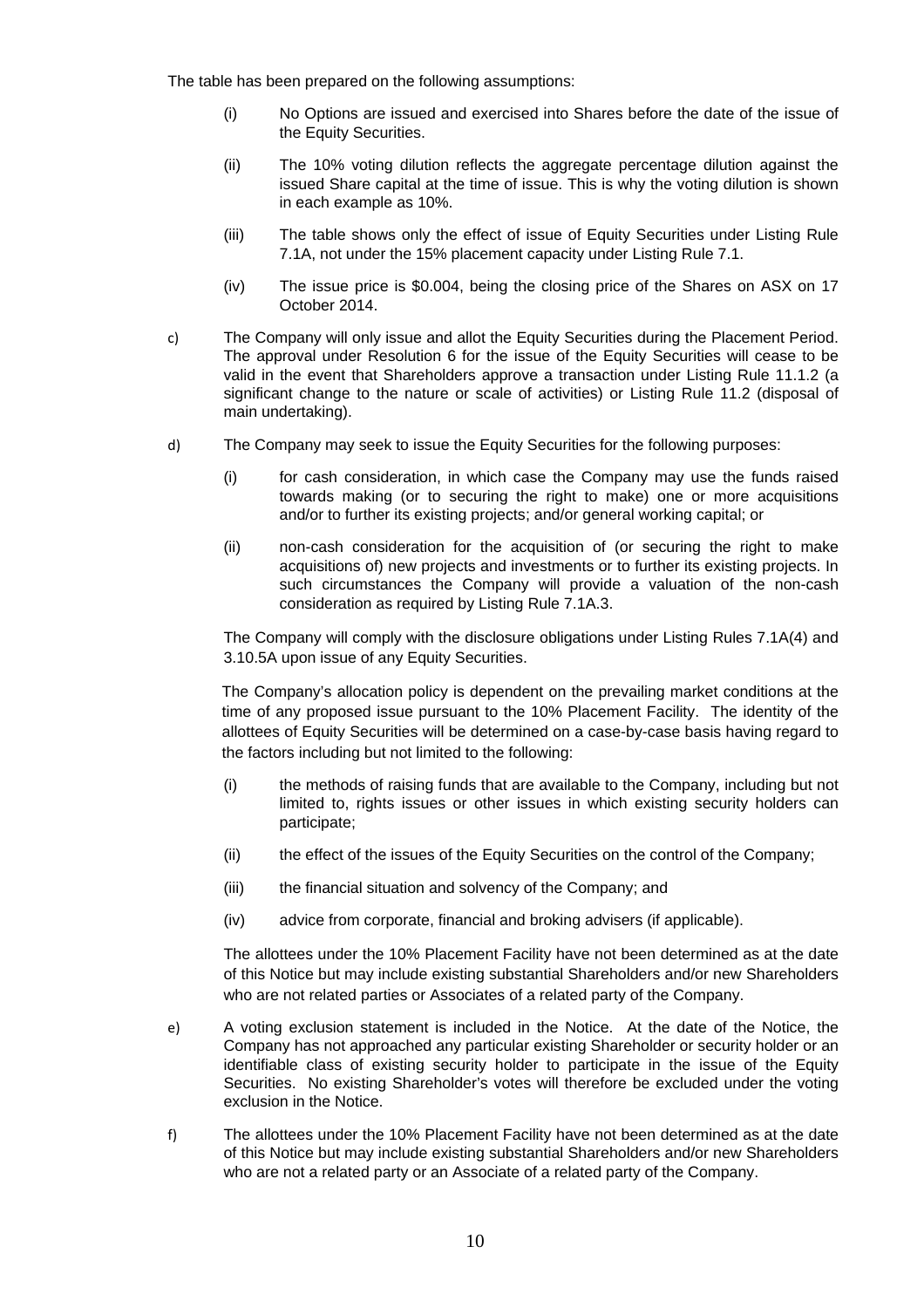Further, if the Company is successful in acquiring new assets or investments, it is possible that the allottees under the 10% Placement Facility will be the vendors of the new assets or investments.

g) The Company has not previously sought or obtained Shareholder approval under Listing Rule 7.1A.

In accordance with Listing Rule 7.3 A.6 the total number of Equity Securities issued in the 12 months preceding the date of this Notice of Meeting is 136,343,700 representing 16.1% of the Equity Securities on issue at the commencement of the 12 month period.

The Company has issued the following Equity Securities in the 12 months preceding the date of this Notice:

*Table 2* **– Previous equity issues** 

| Date of<br><i>Issue</i> | Number of<br><b>Securities</b> | Class                                   | <i>Issue</i><br>Price | Discount to<br>Market<br>price | Total<br>Consideration | Valuation | Allottee / Basis<br>of allotment                                                          |
|-------------------------|--------------------------------|-----------------------------------------|-----------------------|--------------------------------|------------------------|-----------|-------------------------------------------------------------------------------------------|
| 25/10/13                | 8,250,000                      | Fully paid<br>ordinary<br><b>Shares</b> | \$0.00                | N/A                            | \$Nil                  | N/A       | Performance<br><b>Rights</b><br>Exercised                                                 |
| 1/09/14                 | 128,093,700                    | Fully paid<br>ordinary<br><b>Shares</b> | \$0.015               | Nil                            | \$1,921,405            | N/A       | Placement to<br>Kam's<br><b>Brother</b><br>Holdings<br>Limited<br>(Refer<br>Resolution 5) |

In the 12 months preceding the date of this Notice of Meeting the Company has received total cash consideration of \$1,921,405. The Company has used \$442,876 of the cash consideration received to fund working capital and repay loans.

The Directors intend to use the working capital existing at the date of this Notice (which includes funds raised pursuant to the above placements) to provide working capital and to pursue its growth strategy with the flexibility to act quickly as potential business opportunities arise.

## **Voting Exclusion**

A voting exclusion statement is included in the Notice. At the date of the Notice, the Company has not approached any particular existing Shareholder or security holder or an identifiable class of existing security holder to participate in the issue of the Equity Securities. No existing Shareholder's votes will therefore be excluded under the voting exclusion in the Notice.

## **Directors' recommendation**

The Directors unanimously recommend that Shareholders vote in favour of Resolution 6.

Resolution 6 is a special resolution and therefore requires approval of 75% of the votes cast by Shareholders present and eligible to vote (in person, by proxy, by attorney or, in the case of a corporate Shareholder, by a corporate representative).

The Chairman intends to exercise all available proxies in favour of Resolution 6.

## **VOTING ENTITLEMENT**

For the purposes of determining voting entitlements at the Meeting, Shares will be taken to be held by the persons who are registered as holding the Shares at 7.00pm (Sydney time) on 24 November 2014. Accordingly, transactions registered after that time will be disregarded in determining entitlements to attend and vote at the Meeting.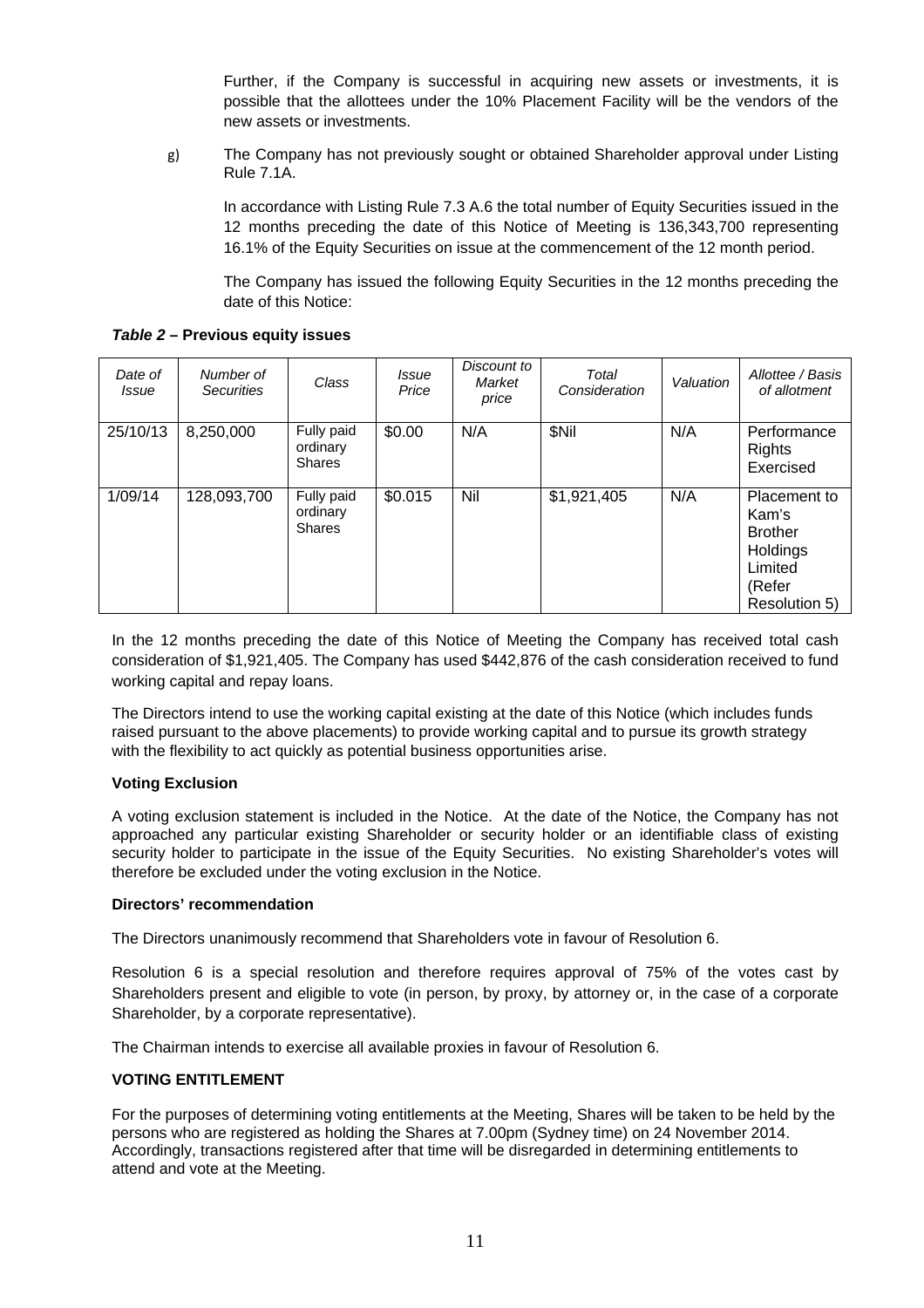# **PROXIES**

A proxy form is attached to this Notice.

# **DEFINITIONS**

In these Explanatory Notes:

**ASX** means ASX Limited or the stock market operated by it, as the context requires.

**Board** means the board of Directors of the Company.

**Closely Related Party** (as defined in the Corporations Act) of a member of the Key Management Personnel for an entity means:

- (a) a spouse or child of the member; or
- (b) a child of the member's spouse; or
- (c) a dependant of the member or the member's spouse; or
- (d) anyone else who is one of the member's family and may be expected to influence the member, or be influenced by the member, in the member's dealing with the entity; or
- (e) a company the member controls; or
- (f) a person prescribed by the regulations made under the Corporations Act.

**Corporations Act** means the *Corporations Act 2001* (Cth).

**Company** means COALBANK Limited ACN 075 877 075.

**Directors** means the directors of the Company.

**Key Management Personnel** has the definition given in the accounting standards as those persons having authority and responsibility for planning, directing and controlling the activities of the entity, directly and indirectly, including any director (whether executive or otherwise) of that entity.

**Listing Rule** means the listing rules of ASX Limited.

**Meeting** means the annual general meeting convened pursuant to the Notice.

**Proxy Form** means a proxy form accompanying the Notice.

**Shareholder** means a holder of Shares.

**Shares** means ordinary fully paid shares in the issued capital of the Company.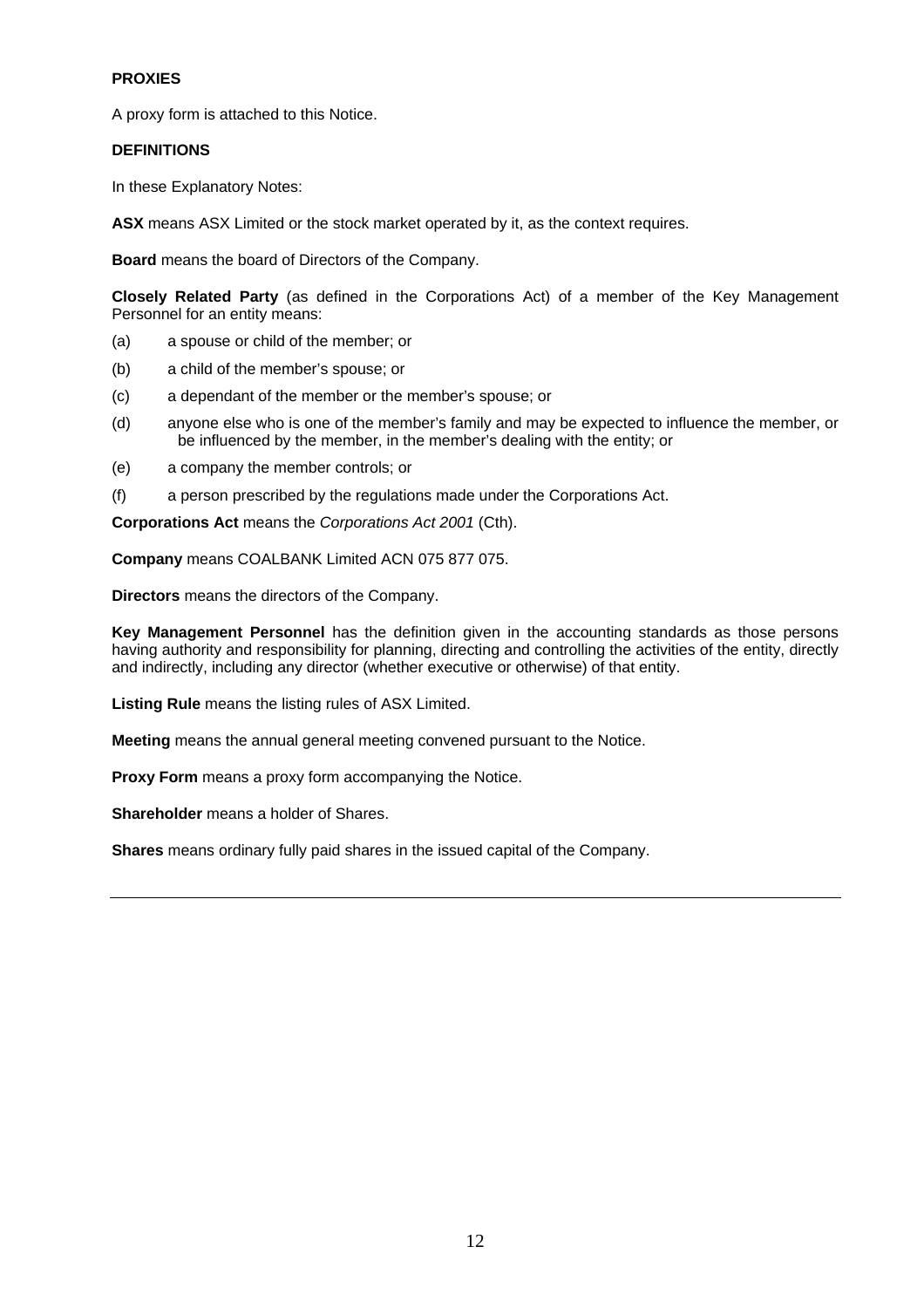

**Coalbank Limited**  ABN 20 075 877 075

**LODGE YOUR VOTE**



**B** By fax: 02 9287 0309



 $\overline{\mathbf{z}}$  By mail: COALBANK Limited C/- Link Market Services Limited Locked Bag A14 Sydney South NSW 1235 Australia

**All enquiries to: Telephone:** 1300 554 474



**X99999999999**

# **PROXY FORM**

I/We being a member(s) of COALBANK Limited and entitled to attend and vote hereby appoint:

| STEP <sub>1</sub>                                                                                                                                                                                                                                                                                                                                                                                                                                                                                                                                                                                          | <b>APPOINT A PROXY</b>                                                                                                                                                                                                     |  |  |  |  |
|------------------------------------------------------------------------------------------------------------------------------------------------------------------------------------------------------------------------------------------------------------------------------------------------------------------------------------------------------------------------------------------------------------------------------------------------------------------------------------------------------------------------------------------------------------------------------------------------------------|----------------------------------------------------------------------------------------------------------------------------------------------------------------------------------------------------------------------------|--|--|--|--|
| the Chairman<br>of the Meeting<br>(mark box)                                                                                                                                                                                                                                                                                                                                                                                                                                                                                                                                                               | <b>OR</b> if you are <b>NOT</b> appointing the Chairman of the Meeting as your<br>proxy, please write the name of the person or body corporate (excluding<br>the registered shareholder) you are appointing as your proxy. |  |  |  |  |
| Failing the person or body corporate named, or if no person or body corporate is named, the Chairman of the Meeting, as my/our proxy<br>to vote on my/our behalf (including in accordance with the directions set out below or, if no directions have been given, to vote as the<br>proxy sees fit, to the extent permitted by the law) at the Annual General Meeting of the Company to be held at 11:00am on Wednesday,<br>26 November 2014 at McCullough Robertson Lawyers, Level 11, 66 Eagle Street, Brisbane, Queensland 4000 (the Meeting) and at any<br>postponement or adjournment of the Meeting. |                                                                                                                                                                                                                            |  |  |  |  |
| I/we expressly authorise the Chairman of the Meeting to exercise my/our proxy even if the resolution is connected directly or indirectly<br>with the remuneration of a member of the key management personnel.                                                                                                                                                                                                                                                                                                                                                                                             |                                                                                                                                                                                                                            |  |  |  |  |
| The Chairman of the Meeting intends to vote undirected proxies in favour of all items of business,                                                                                                                                                                                                                                                                                                                                                                                                                                                                                                         |                                                                                                                                                                                                                            |  |  |  |  |
| Proxies will only be valid and accepted by the Company if they are signed and received no later than 48 hours before the Meeting.<br>Please read the voting instructions overleaf before marking any boxes with an $\chi$                                                                                                                                                                                                                                                                                                                                                                                  |                                                                                                                                                                                                                            |  |  |  |  |

| STEP <sub>2</sub>                                               | <b>VOTING DIRECTIONS</b>                       |                                                                    |
|-----------------------------------------------------------------|------------------------------------------------|--------------------------------------------------------------------|
| <b>Resolution 1</b><br>Adoption of Remuneration Report          | Against Abstain*<br>For<br><b>Resolution 4</b> | Against Abstain*<br>For<br>Re-Election of Director - Dr George Lam |
| <b>Resolution 2</b><br>Election of Director - Mr Ronald Marks   | <b>Resolution 5</b>                            | Ratification of prior issue of shares                              |
| <b>Resolution 3</b><br>Re-Election of Director - Mr Nick Bolkus | <b>Resolution 6</b>                            | Approval of 10% Placement Facility                                 |

| $\circ$                                  | poll and your votes will not be counted in computing the required majority on a poll.          | THE CONFERENCE<br>If you mark the Abstain box for a particular Item, you are directing your proxy not to vote on your behalf on a show of hands or on a                                                                                                                                              |
|------------------------------------------|------------------------------------------------------------------------------------------------|------------------------------------------------------------------------------------------------------------------------------------------------------------------------------------------------------------------------------------------------------------------------------------------------------|
| STEP <sub>3</sub>                        | SIGNATURE OF SHAREHOLDERS - THIS MUST BE COMPLETED                                             |                                                                                                                                                                                                                                                                                                      |
| Shareholder 1 (Individual)               | Joint Shareholder 2 (Individual)                                                               | Joint Shareholder 3 (Individual)                                                                                                                                                                                                                                                                     |
| Sole Director and Sole Company Secretary | Director/Company Secretary (Delete one)                                                        | Director                                                                                                                                                                                                                                                                                             |
|                                          | be executed in accordance with the company's constitution and the Corporations Act 2001 (Cth). | This form should be signed by the shareholder. If a joint holding, either shareholder may sign. If signed by the shareholder's attorney, the power<br>of attorney must have been previously noted by the registry or a certified copy attached to this form. If executed by a company, the form must |
|                                          |                                                                                                | CBO PRX401R                                                                                                                                                                                                                                                                                          |